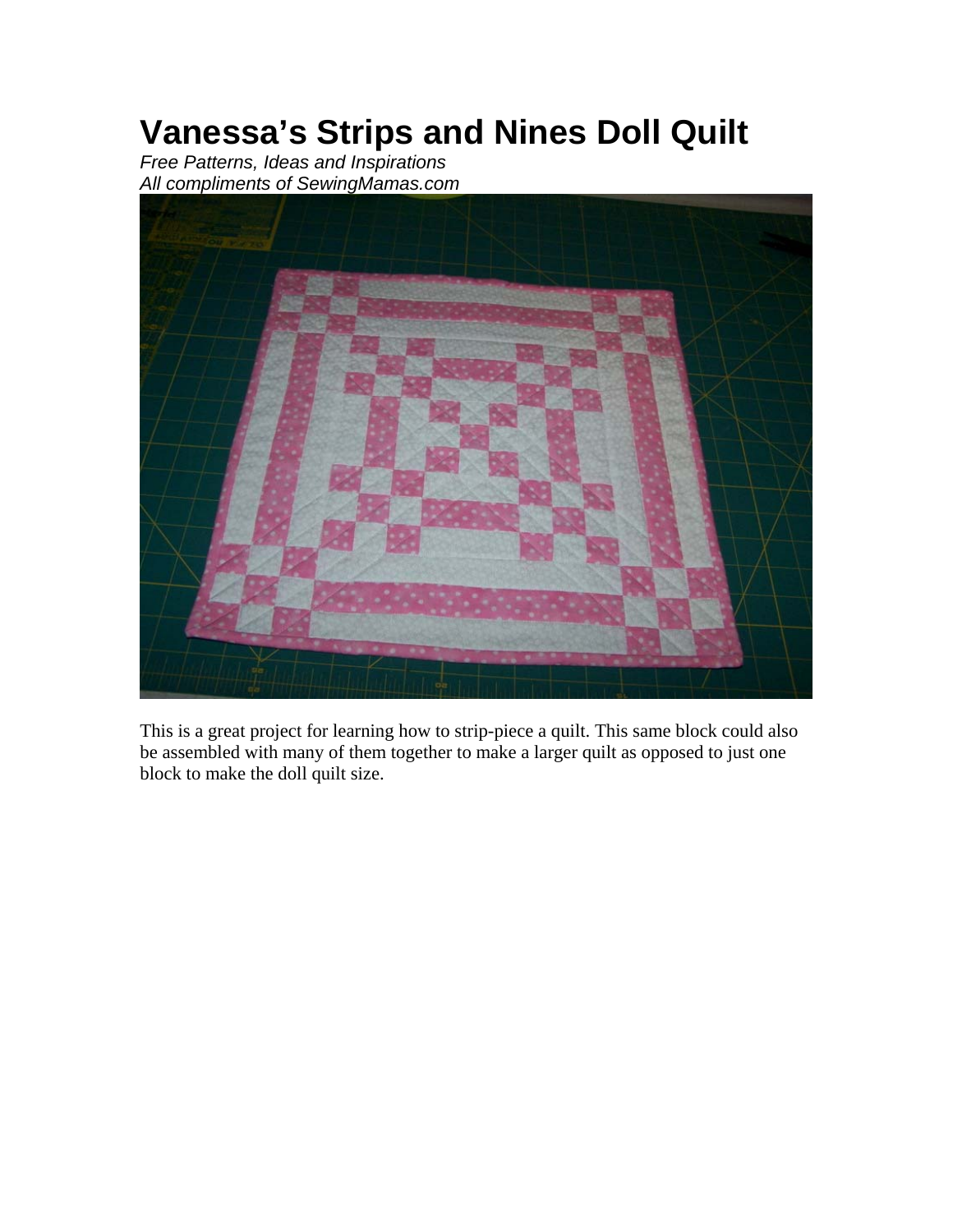

There might be a name for this block, but I don't know it. It was just an idea I had a few months ago as I was sketching out ideas for projects. Here's a sketch of what I thought of.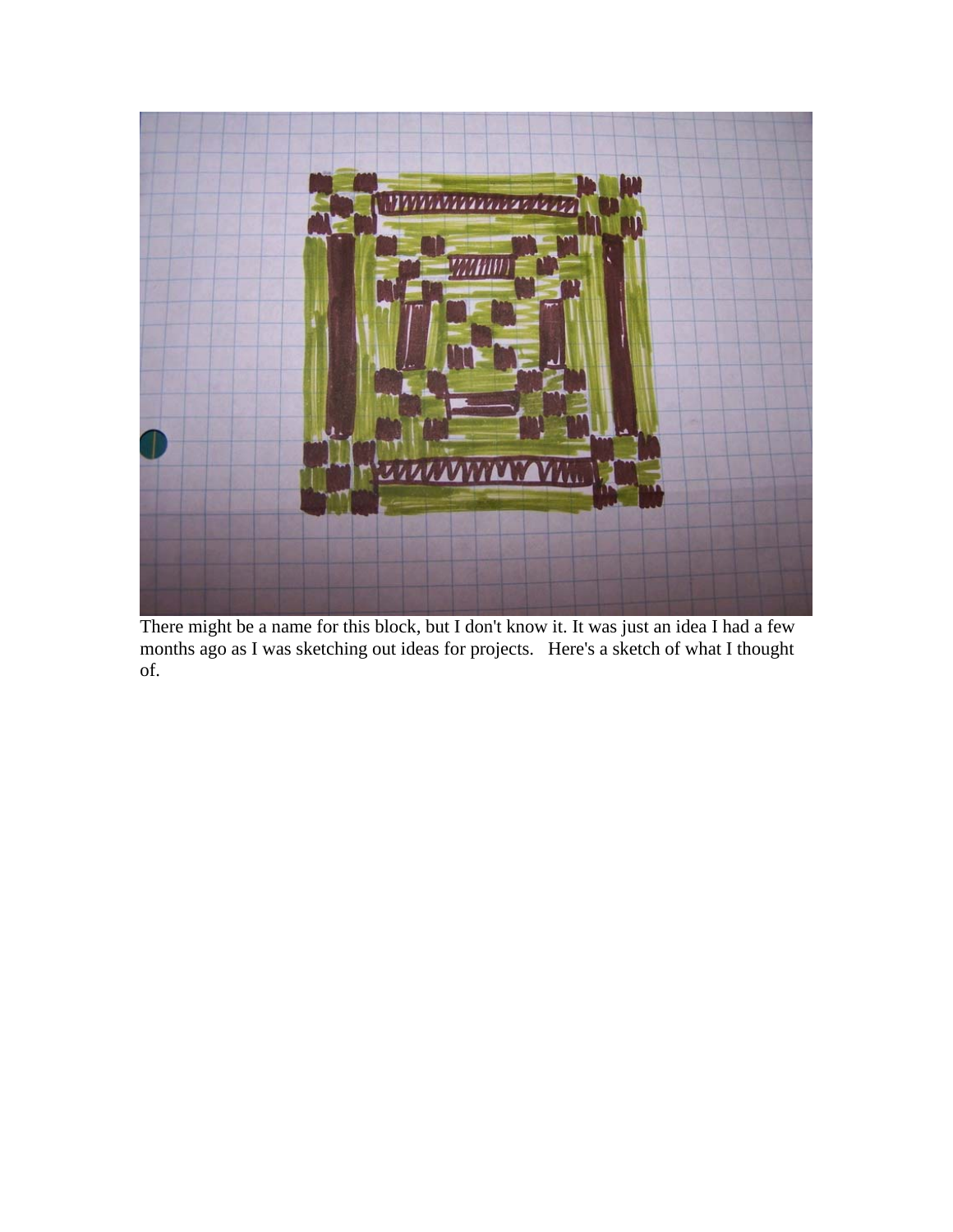

Here's the quilt in green/brown. This is hard to see the contrast in pictures.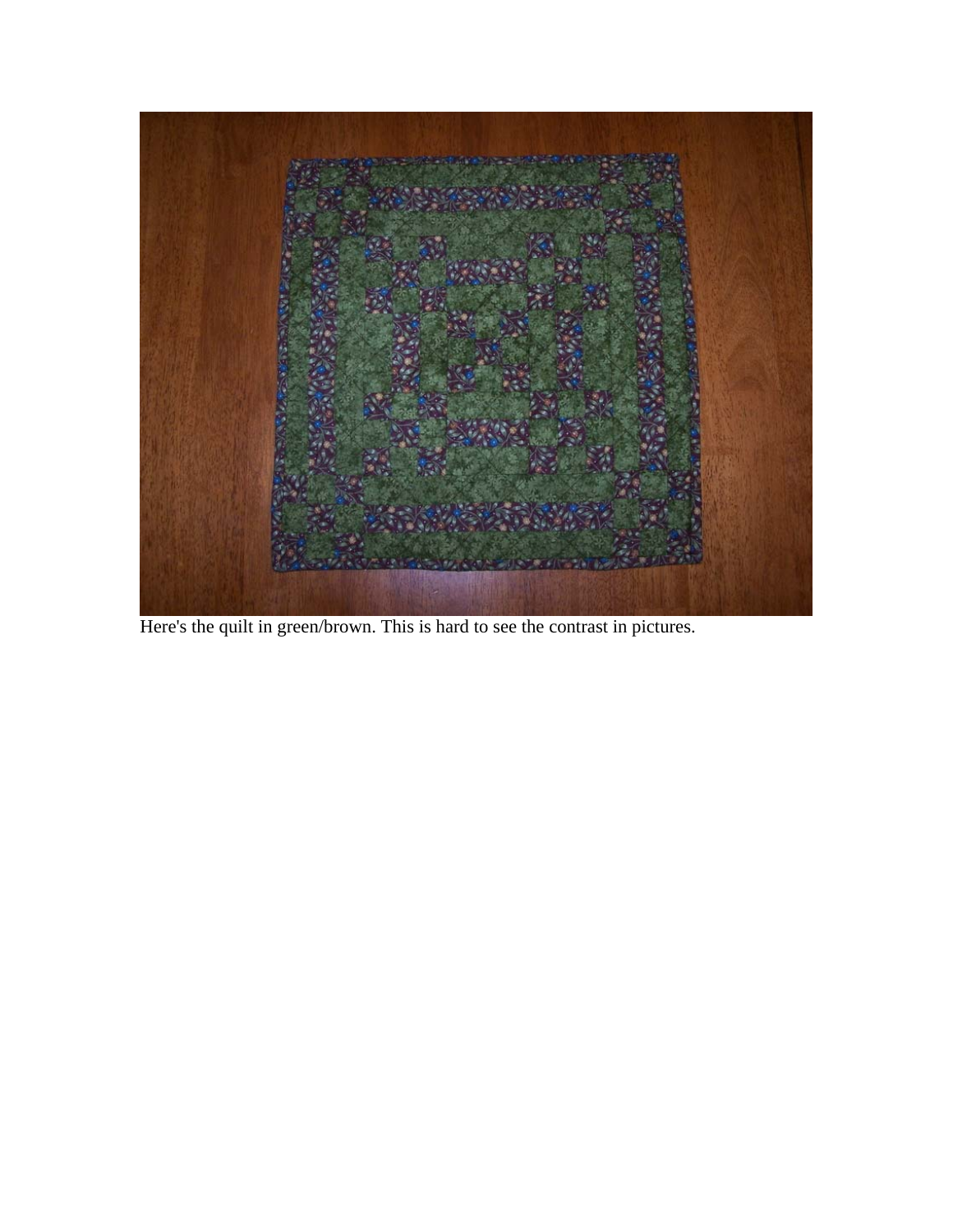

Here's the sample that I made for the sewalong so that it would be much easier to see.

## **Materials:**

Finished size is approx 15.5" square. If you were setting these in a quilt, your finished blocks would be 15". You'll need 1/4 yard each of fabrics A and B, a square at least 18" each for the backing (a fat quarter will work great) and batting, and about 5" of fabric for the binding (buy a quarter yard if you're shopping).

**Step 1 (no photo)**: Cut 5 strips of Fabric A (white in my example) and 4 strips of fabric B (pink in my example) that are 1.5" wide and the width of the fabric from selvage to selvage. A rotary cutter, mat, and good quilting ruler will definitely make this job easier.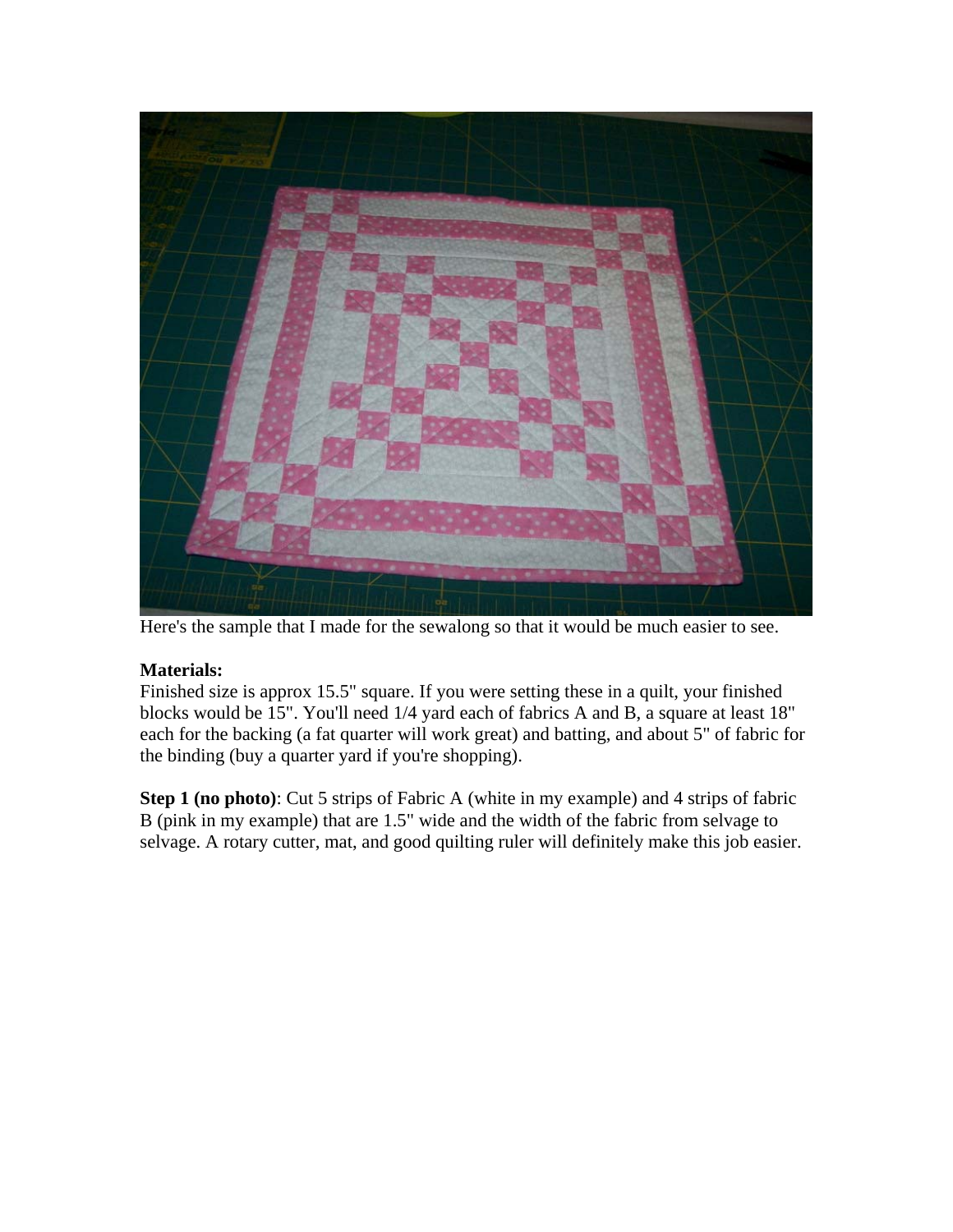

**Step 2:** Assemble two sets of strips ABA and one set BAB. Accurate 1/4" seams are very important for this.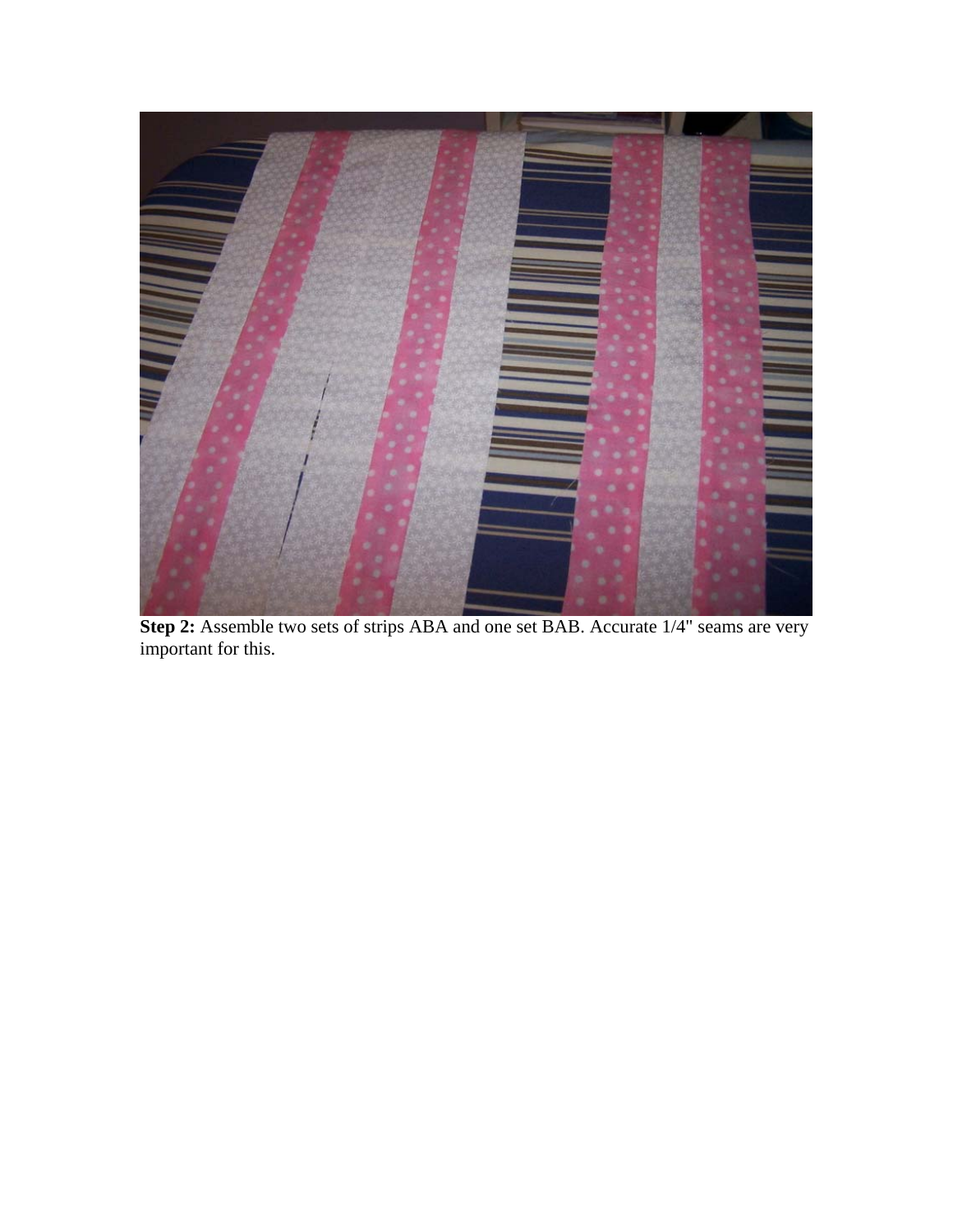

**Step 3:** Press the strips carefully to one side. I always pressed to fabric B (pink). This will make construction much smoother in the long run. It helps to eliminate the arching effect by laying the fabric perpendicular to the ironing board instead of parallel.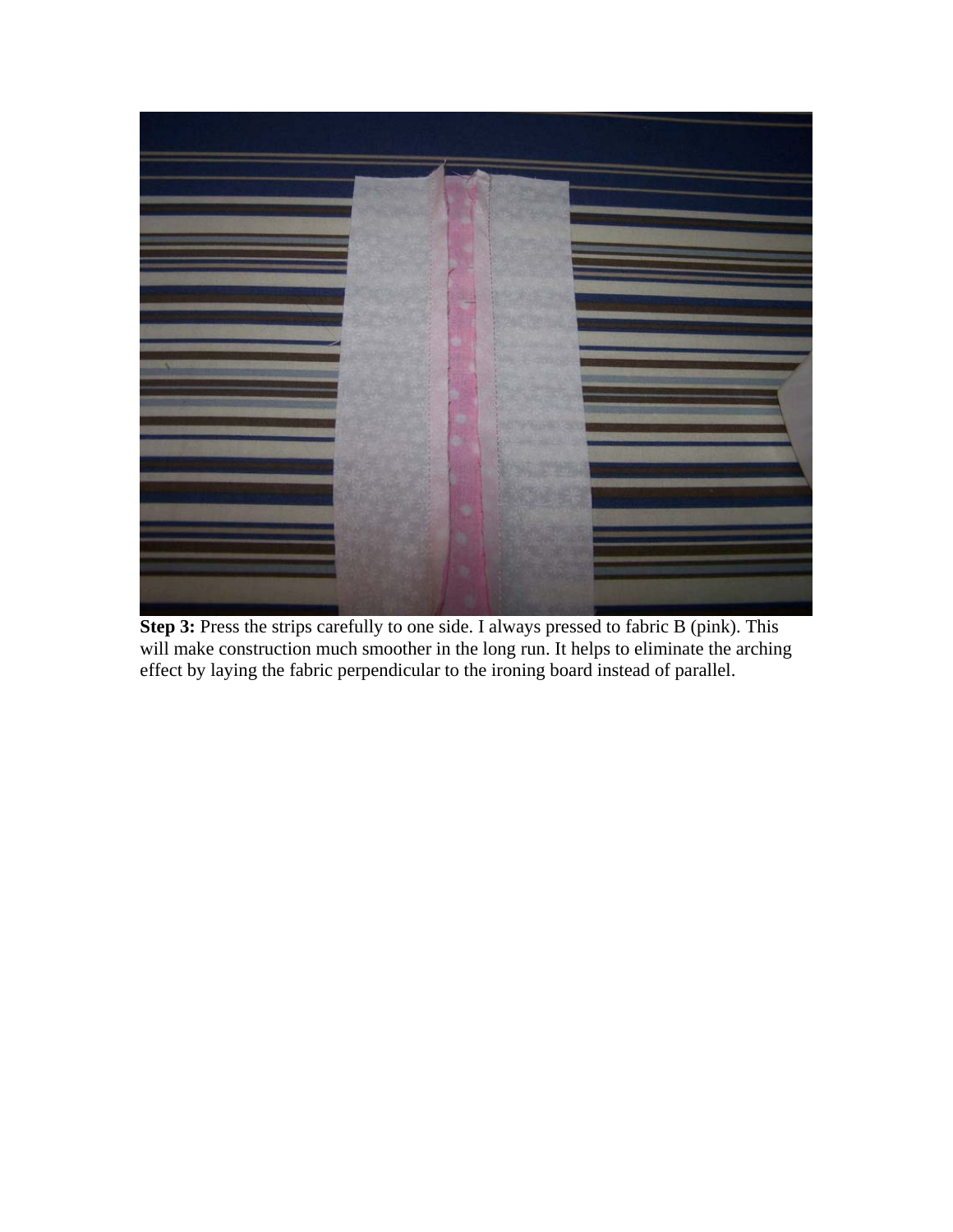

**Step 4:** Square up the strips and get ready to cut your pieces.

From strips ABA, cut (4) 9.5" long, (4) 3.5" long, and (9) 1/5" pieces. If you notice the long strip getting off square, it helps to retrim it up to square and then continue cutting.

From Strip BAB, cut (18) 1.5" pieces.

I like to line up the ruler along the center strip of the strips to keep it even. If it starts to get wonky on you, re-square the end before you continue cutting.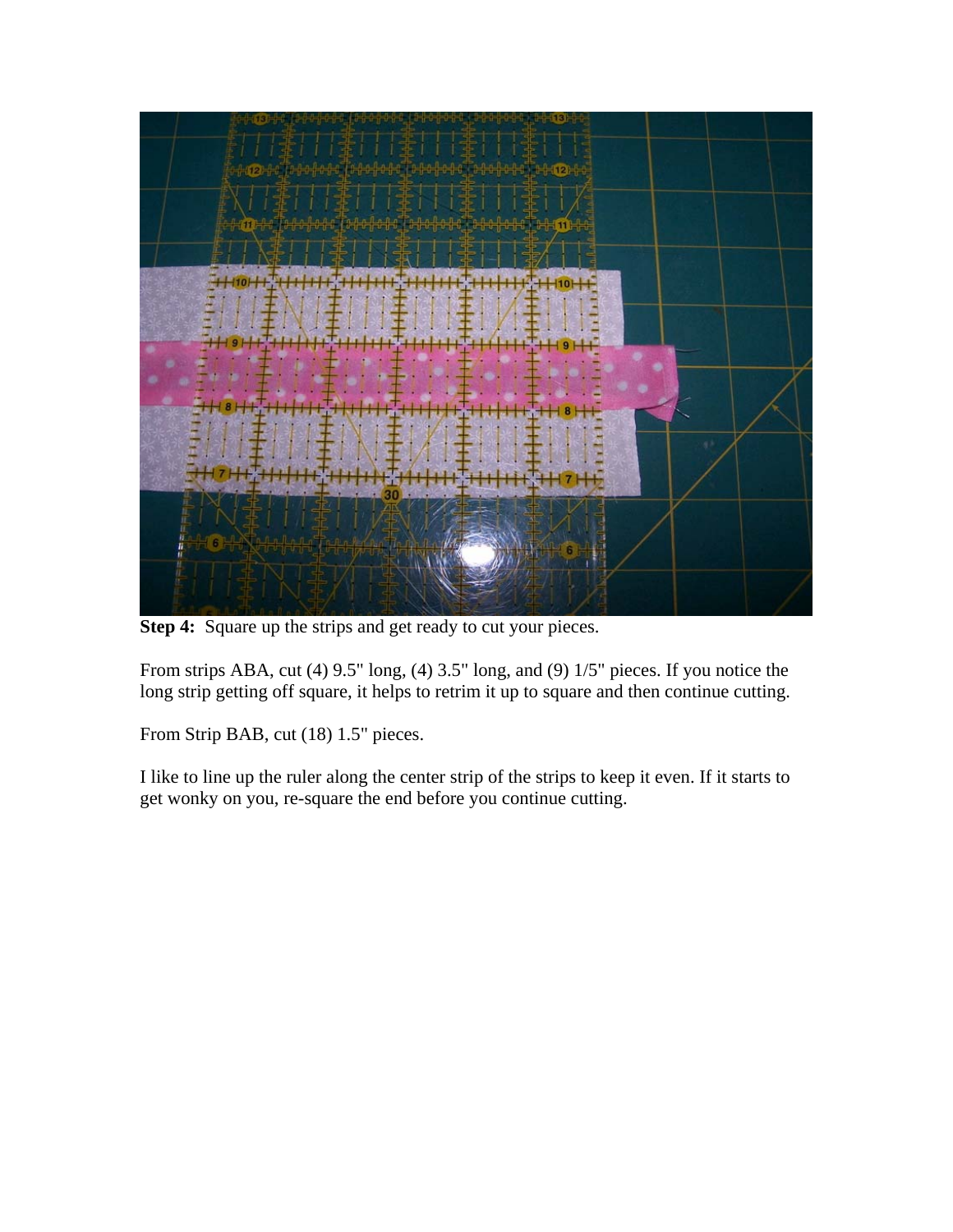![](_page_7_Picture_0.jpeg)

**Step 5:** Lay out all of your pieces in the design of the finished block. This will make it easier to sew them together properly.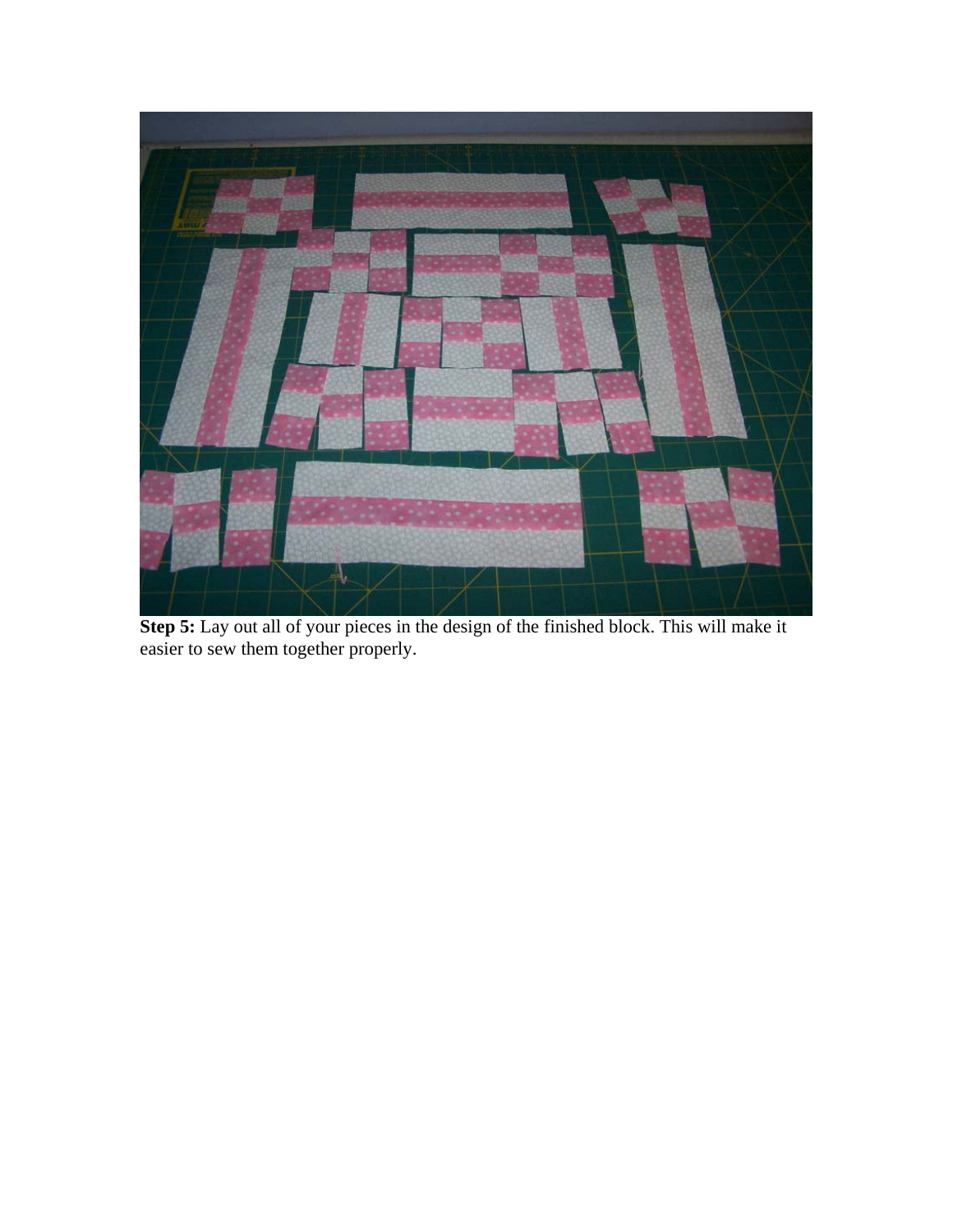![](_page_8_Picture_0.jpeg)

**Step 6:** Sew together the nine-patch squares, taking care to nest the seams. Throughout this project, carefully nesting seams and pinning will help you to get good results.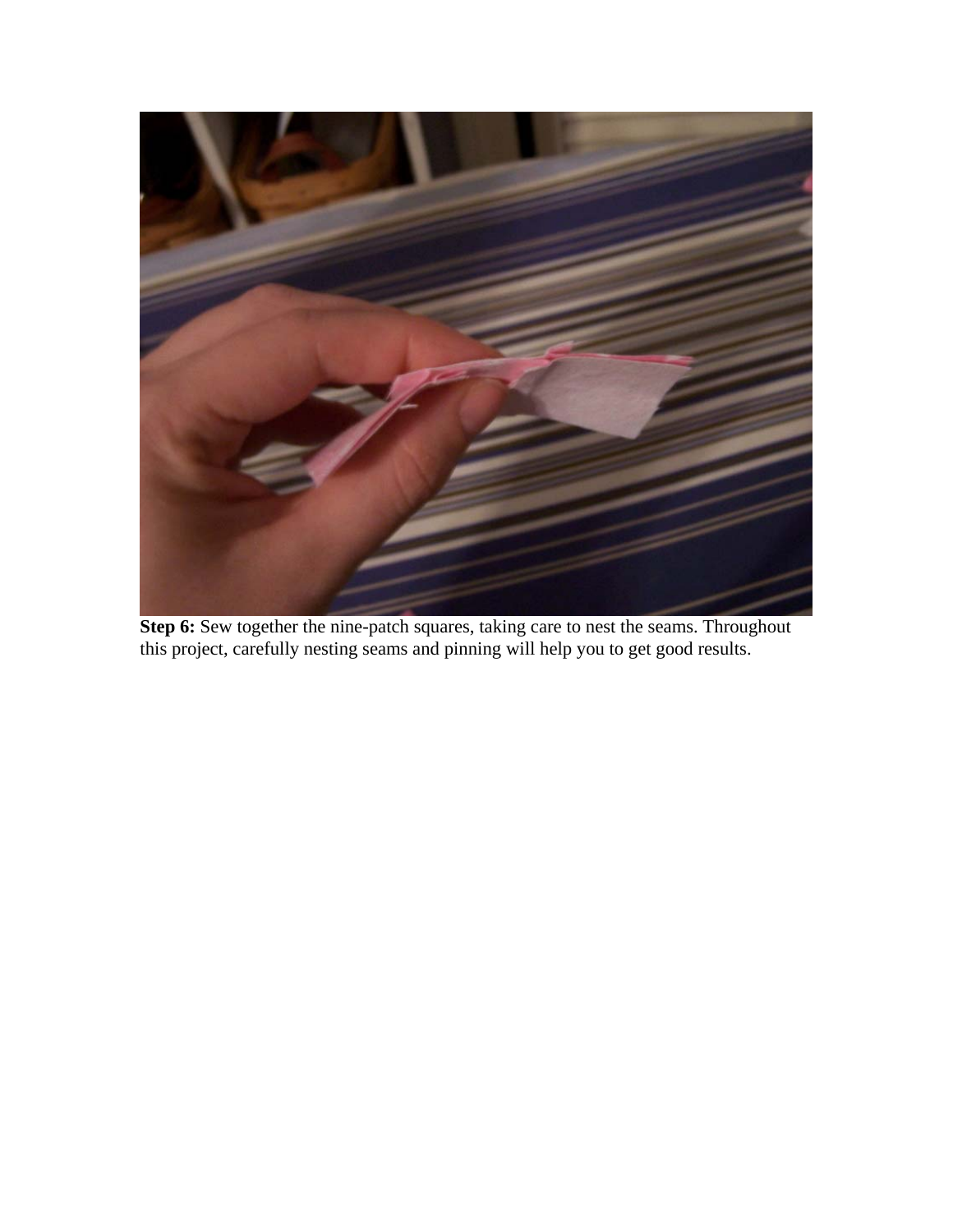![](_page_9_Picture_0.jpeg)

**Step 7:** Press towards the outer edges on the 9 patches. This will help you to be able to keep nesting seams.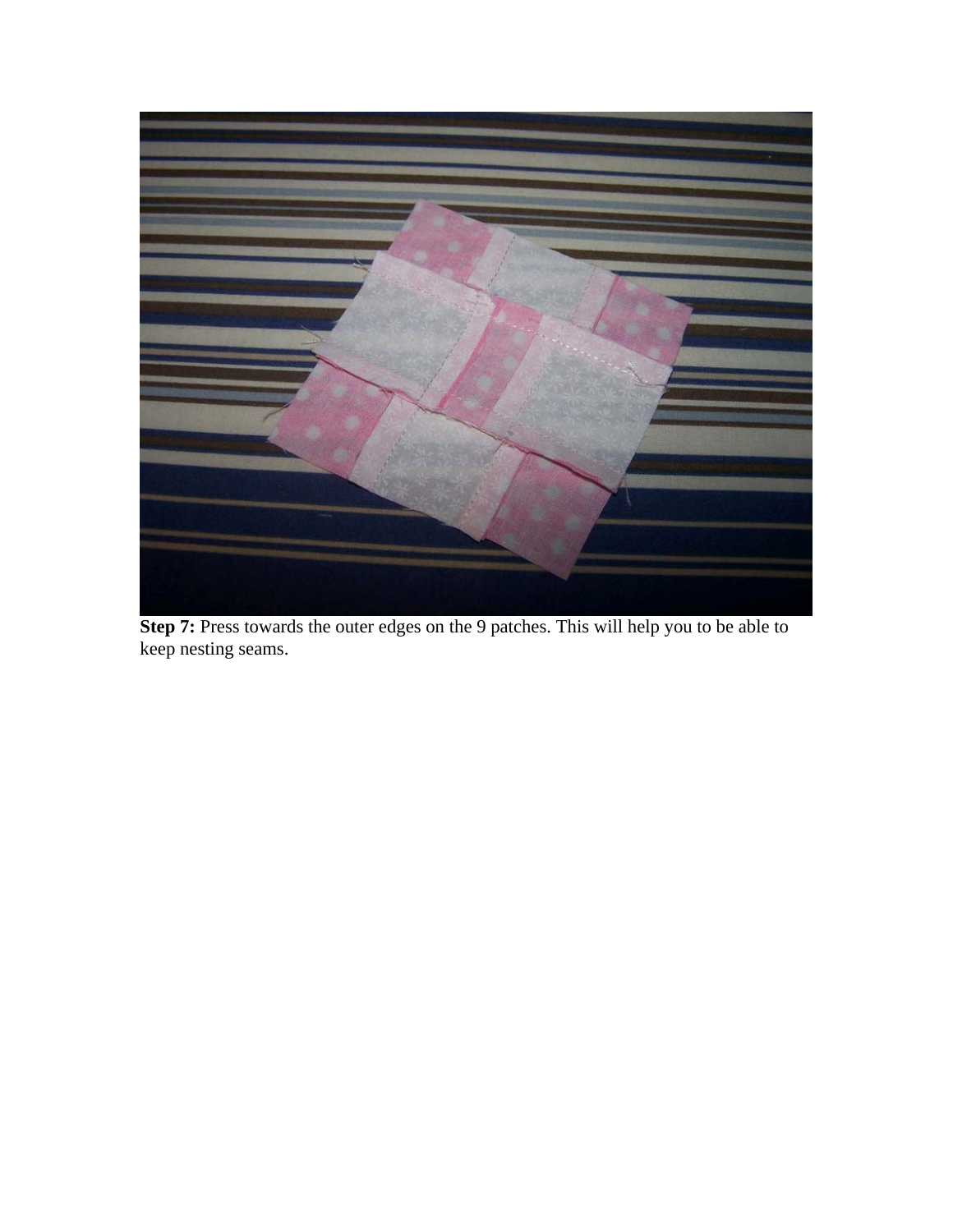![](_page_10_Picture_0.jpeg)

You should now have this above.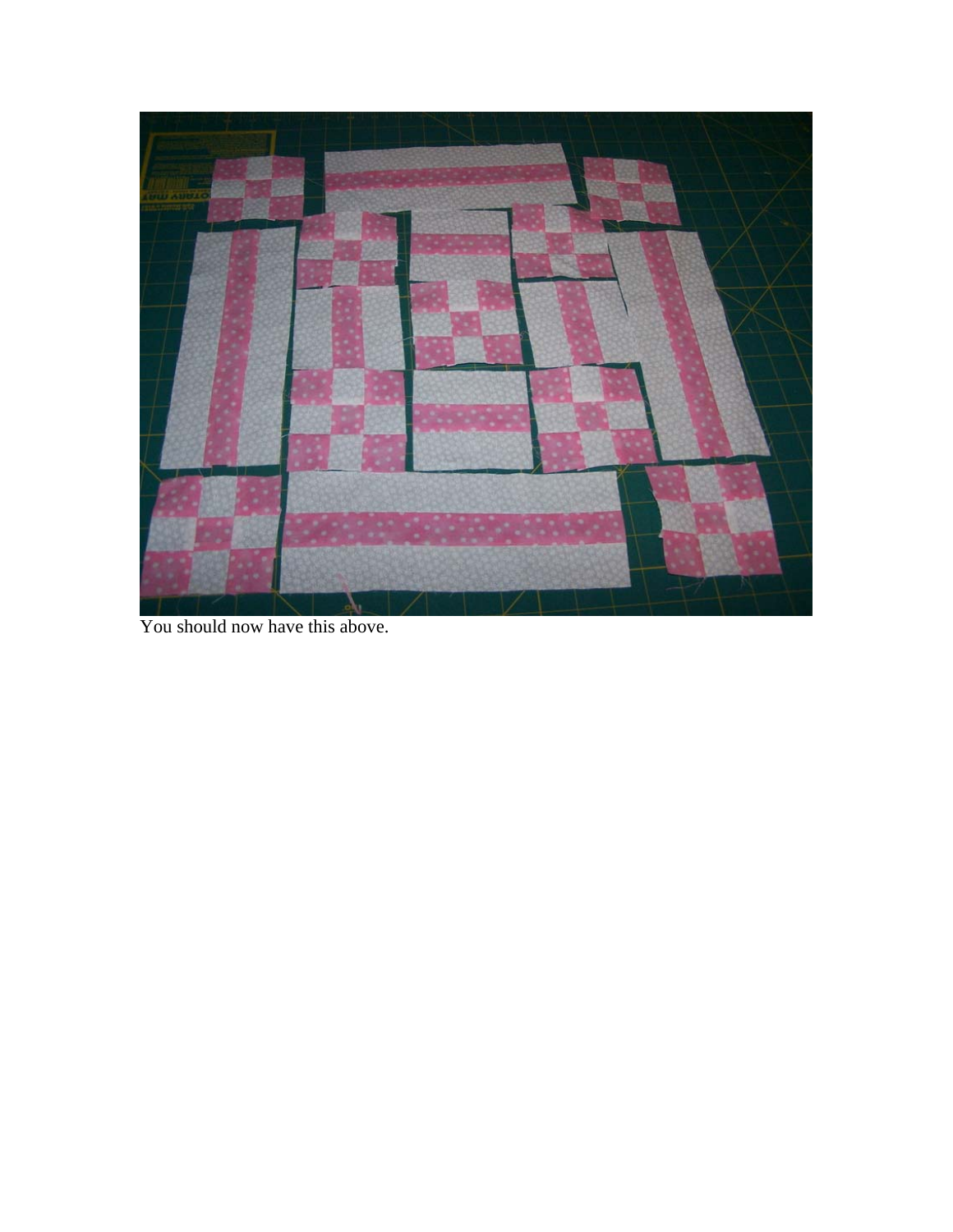![](_page_11_Picture_0.jpeg)

**Step 8:** Get ready to sew together the three sets of blocks. The two edges and the center.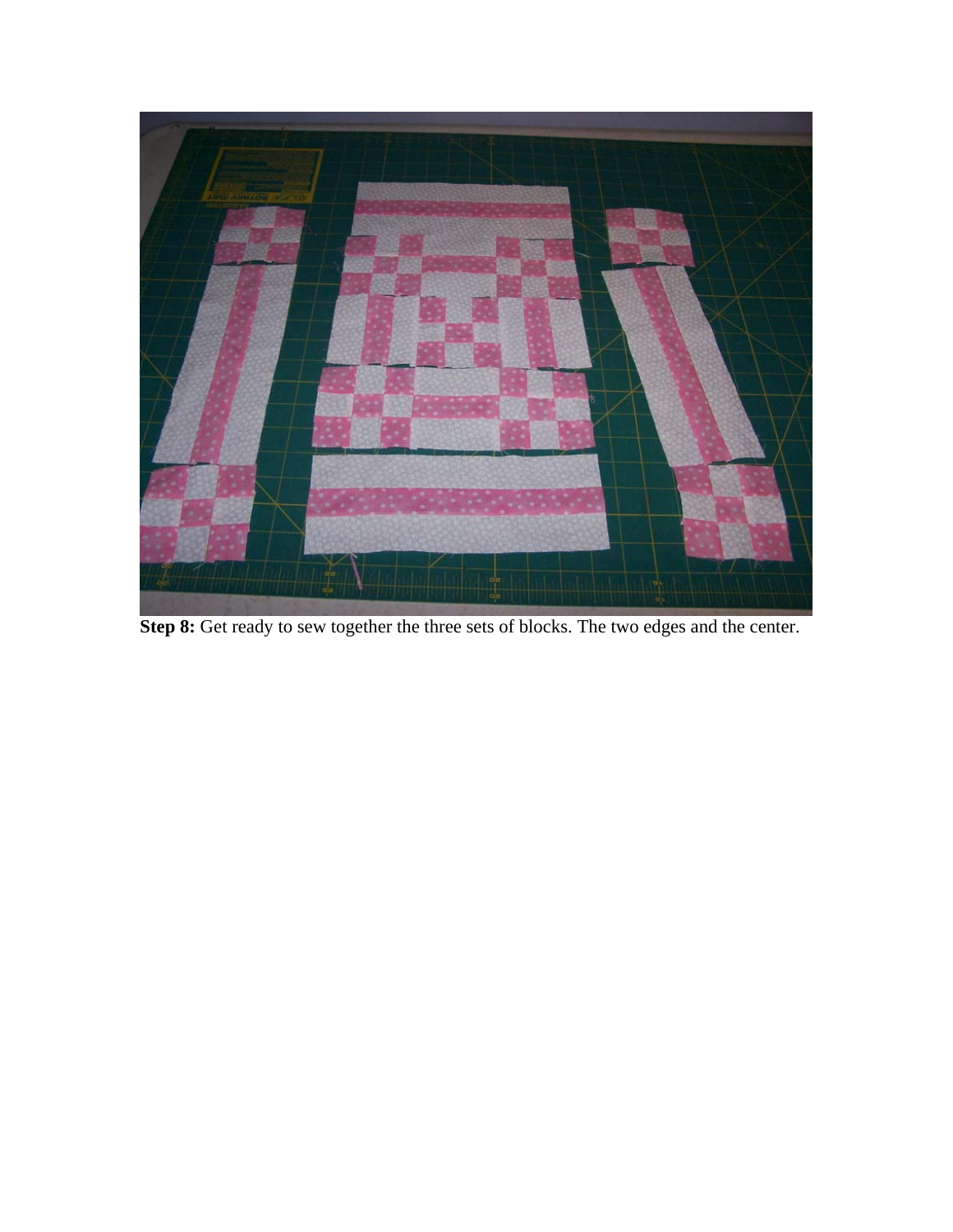![](_page_12_Picture_0.jpeg)

**Step 9:** Sew them together.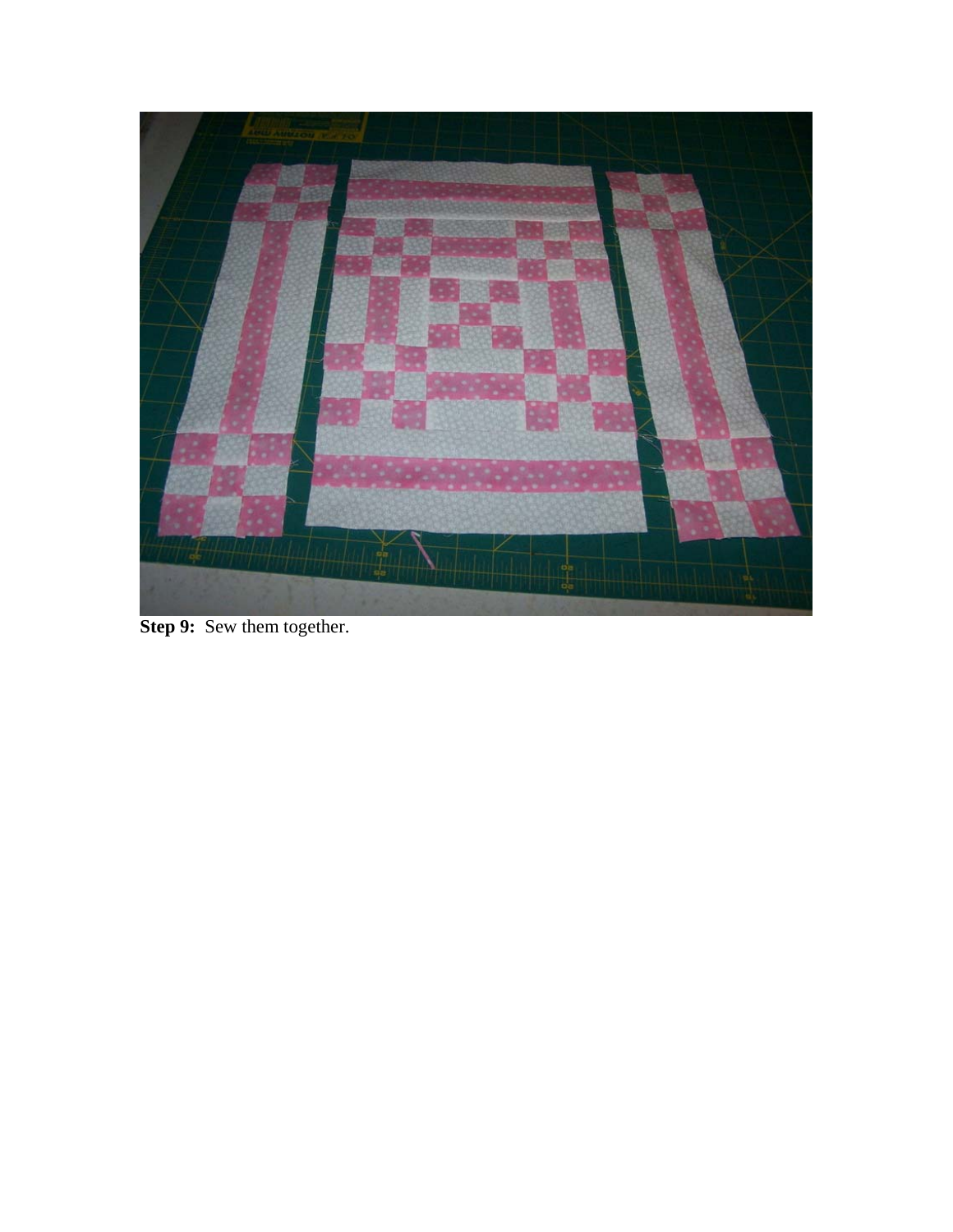![](_page_13_Picture_0.jpeg)

Step 10: Sew the three assembled pieces together. Your block is complete.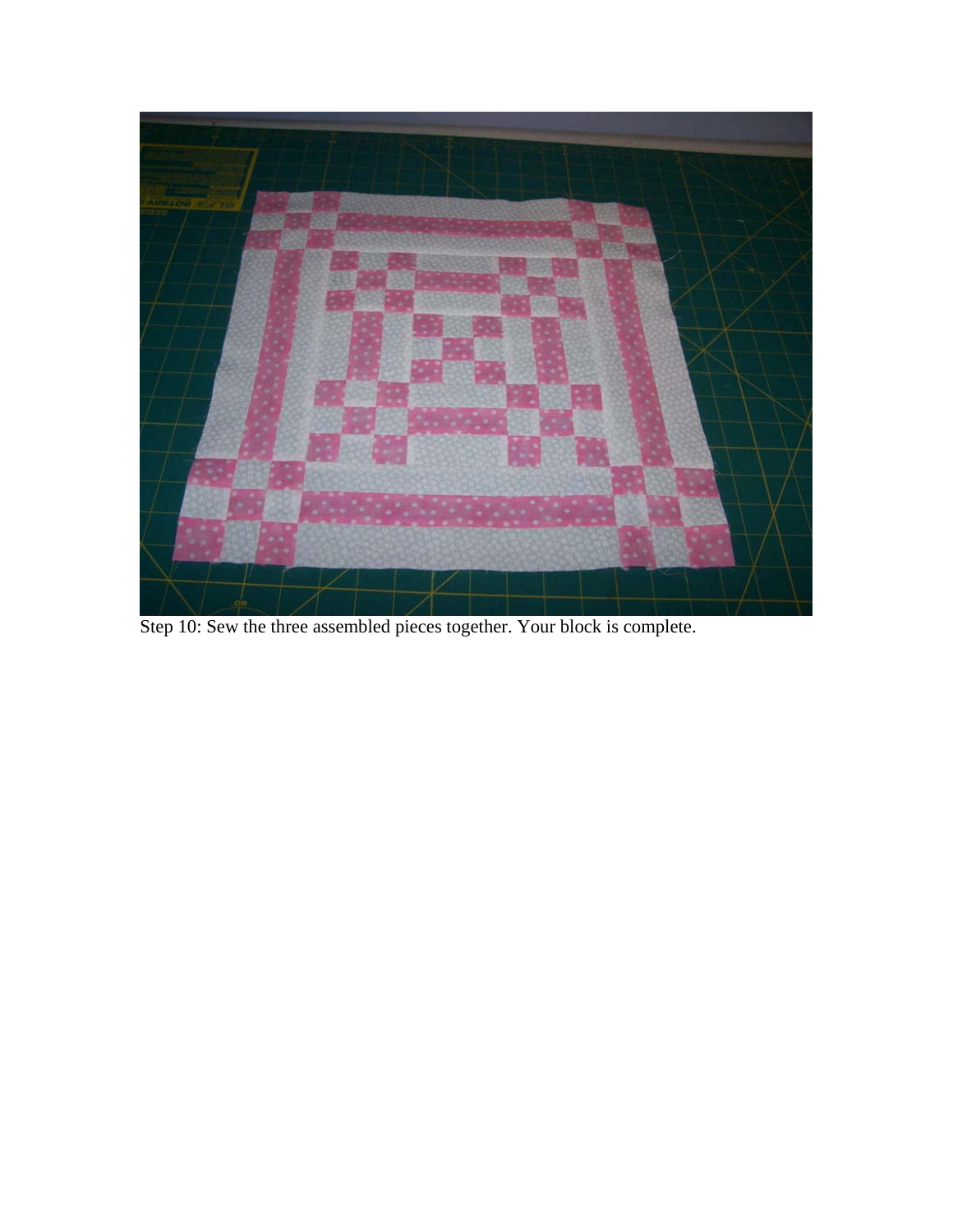![](_page_14_Picture_0.jpeg)

The results of all that nesting of seams.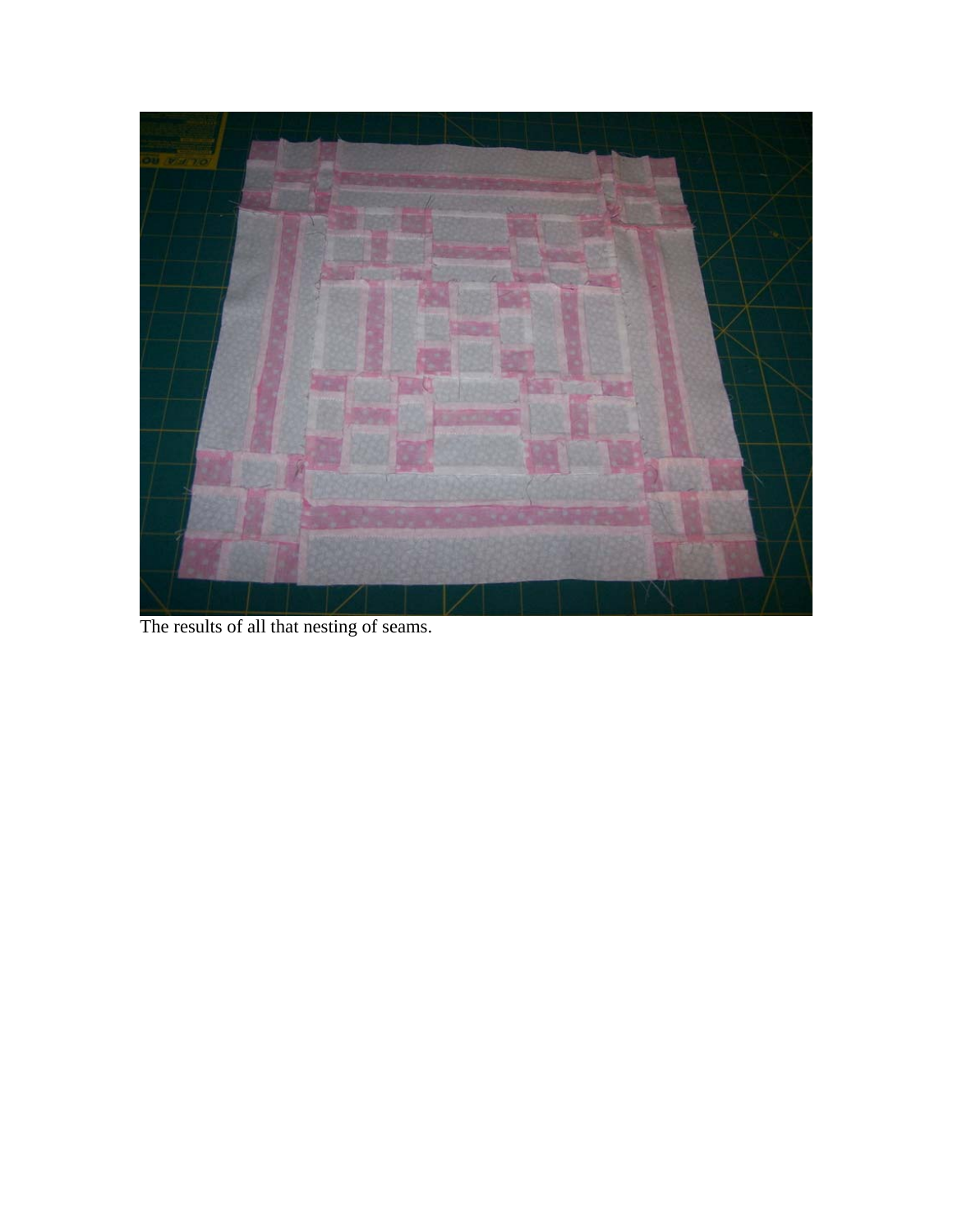![](_page_15_Picture_0.jpeg)

**Step 11:** Make a quilt sandwich with your backing and batting. I used fusible batting for this project since I had a scrap piece sitting around. I would usually use basting spray.

Straighten up the edges.